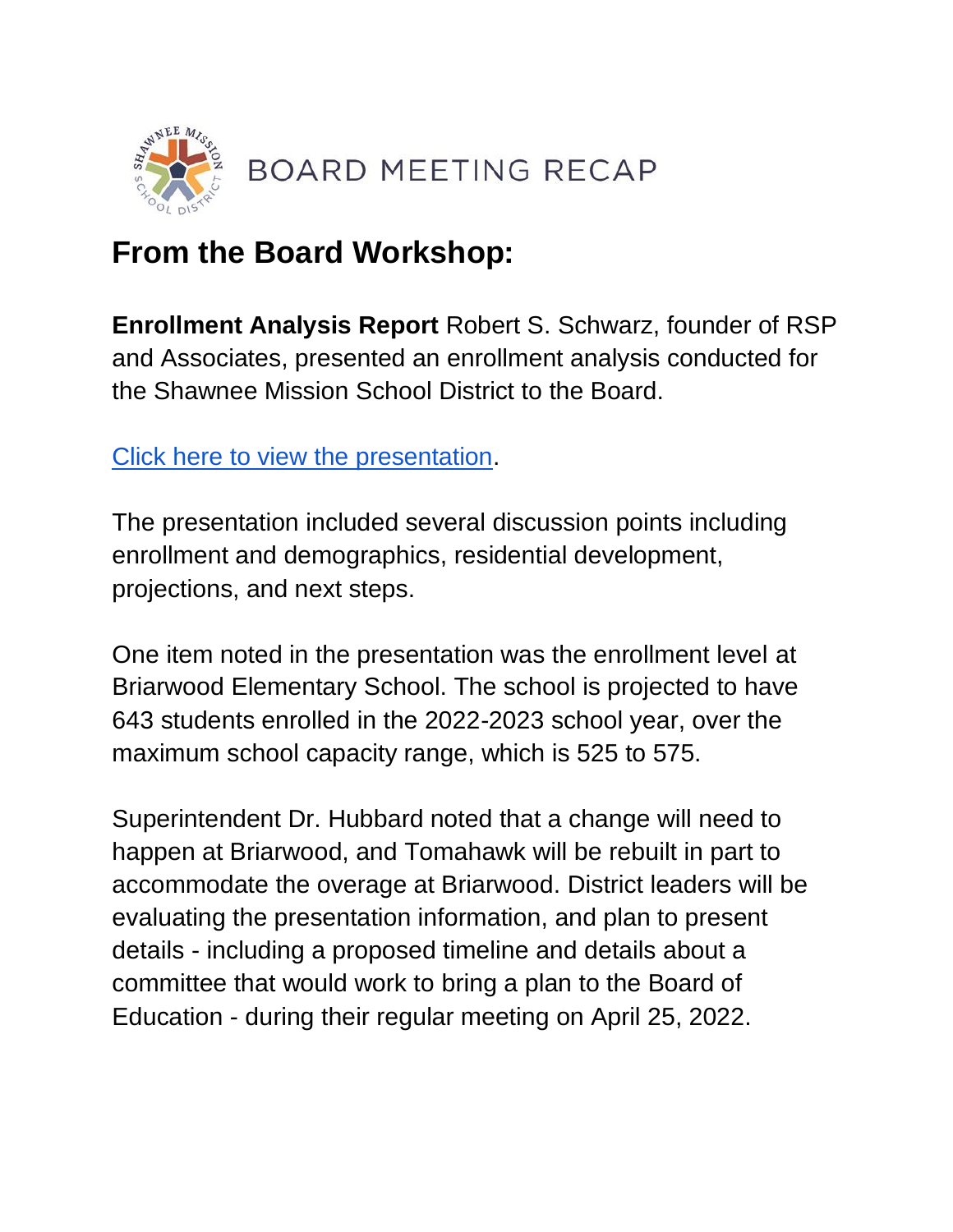**Food Service Presentation** Dr. Christy Ziegler, chief of student services and diversity, equity, and inclusion, and Grace Liss, director of food services, provided an update on the food service department.

Liss shared how the food service department serves the district mission by serving education every day. She provided an update on the food service program prior to, during, and in the current stage of the pandemic. She took time to extend thanks to food service staff who have navigated numerous challenges and have worked to keep SMSD strong, one meal at a time. [Click here to](http://go.boarddocs.com/ks/smsd/Board.nsf/goto?open&id=CCYQJM698E52)  [view the presentation.](http://go.boarddocs.com/ks/smsd/Board.nsf/goto?open&id=CCYQJM698E52) 

Liss highlighted that the food service department has opportunities for members of the community to join the team; interested community members are encouraged to [apply here.](https://www.applitrack.com/smsd/OnlineApp/default.aspx)

**Security Presentation** Chief Mark Schmidt, chief of police, led a presentation on district security. He was joined by Tony Woollen, district resource officer from Shawnee Mission East, Seth Myers, school resource officer from Shawnee Mission East, James Carmody, district resource officer at Shawnee Mission West, Philip Lofflin, district police officer, and David Ewers, Shawnee Mission North principal, who spoke about the role of district security in schools.

[Click here to view the presentation.](http://go.boarddocs.com/ks/smsd/Board.nsf/goto?open&id=CBXLYG584F30) 

Charlie Moren, SM East junior, Nyna Stewart, SM West freshman, Myshon Mitchell, SM West freshman, Malikye Johnney, SM West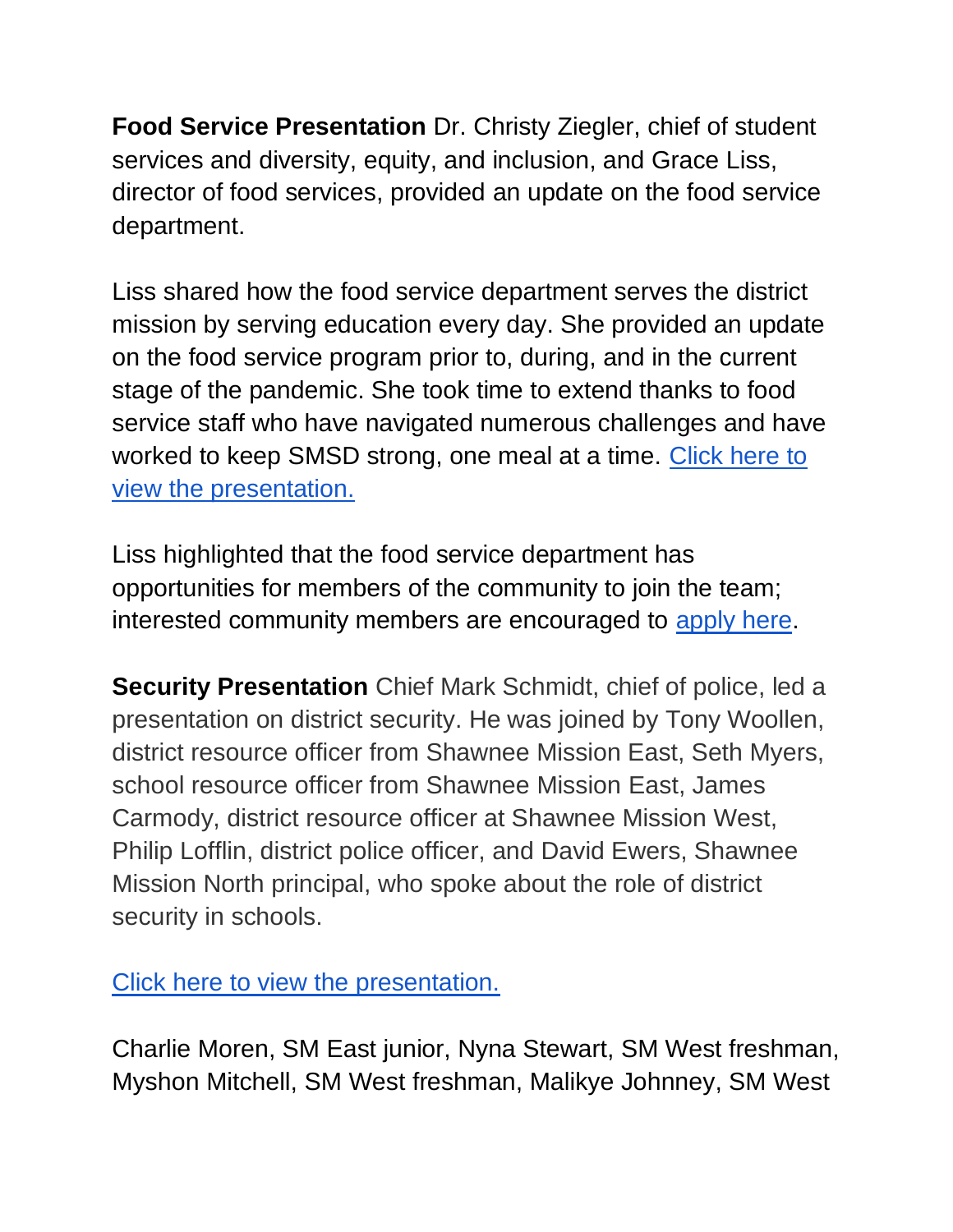senior, and Jazmyn Huaman, SM East senior, also addressed the board. The students spoke about how they interact with the officers during the school day and about the support officers have provided to them during their school experience.

## **From The Superintendent Report:**



**National Merit Finalists** Shawnee Mission is proud to celebrate all students who have been named 2022 National Merit Finalists. This is one of the highest honors for high school seniors in the United States. These 13

prestigious SMSD students are among 15,000 finalists, placing them in the top 1 percent of more than 1.5 million students in the United States. They first qualified by taking the 2020 PSAT, and are able to advance to earn scholarships, worth about \$30 million. [Click here to see the names of the finalists.](https://www.smsd.org/about/news-archives/news-archive-details/~board/2021-2022-district-news/post/smsd-seniors-named-2022-national-merit-finalists)



**Presidential Scholar Candidates** The SMSD is also proud to recognize another outstanding group of seniors. Nine members of the Class of 2022 were named Presidential Scholar candidates. These

students, representing all comprehensive high schools, are among about 5,000 named candidates out of nearly 3.6 million high school seniors across the country. They were selected based on exceptional scores on the ACT or SAT, were nominated by a school administrator based on demonstrating superior academic and artistic achievements, leadership qualities, strong character,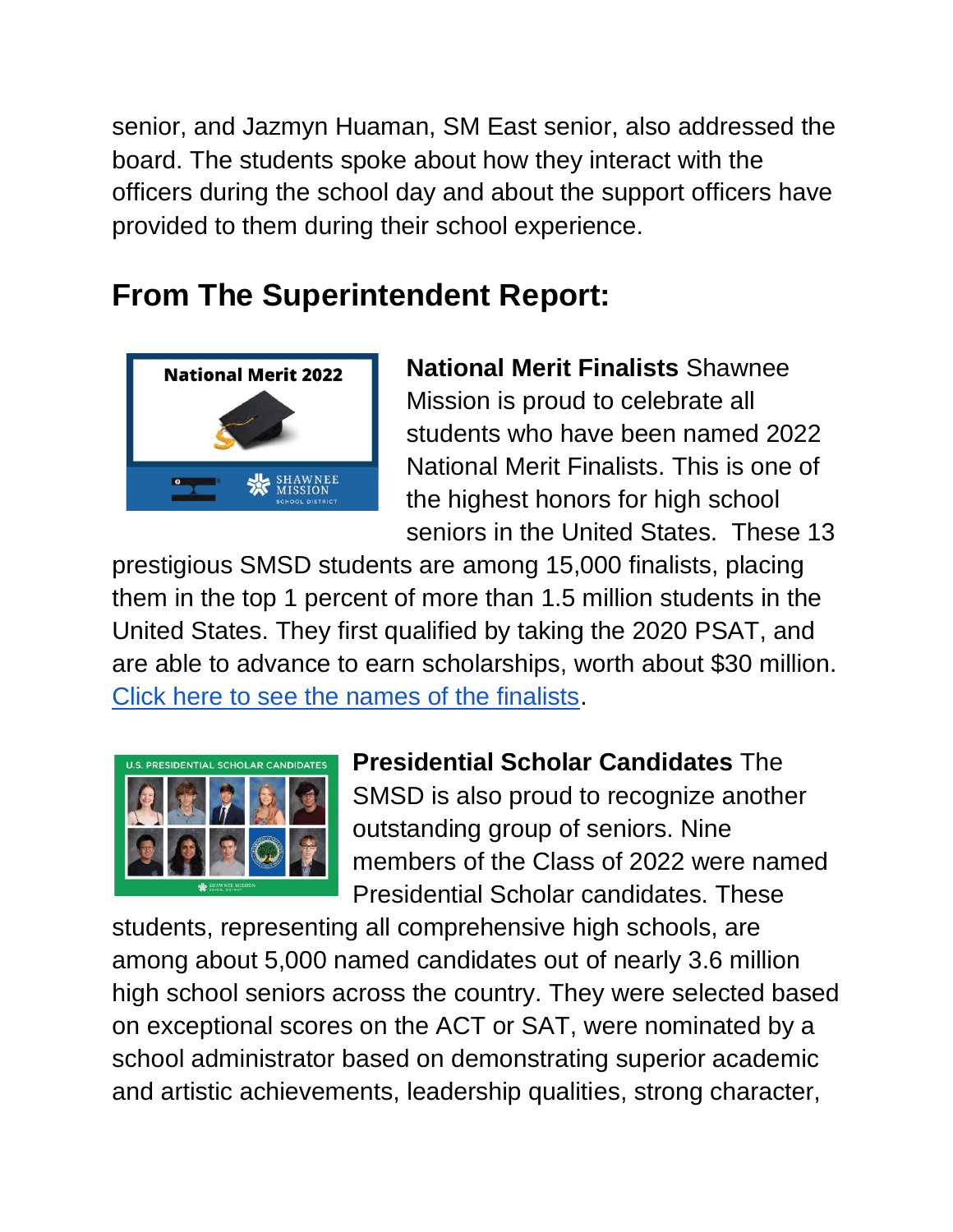and demonstrated commitment to high ideals. [Click here to learn](https://www.smsd.org/about/news-archives/news-archive-details/~board/2021-2022-district-news/post/us-presidential-scholars-program-announces-shawnee-mission-candidates)  [more about who received this honor.](https://www.smsd.org/about/news-archives/news-archive-details/~board/2021-2022-district-news/post/us-presidential-scholars-program-announces-shawnee-mission-candidates)



**Kansas Teacher of the Year Honors**  Shawnee Mission celebrates its Kansas Teacher of the Year nominees! Amy Sachse, fourth-grade teacher at Corinth Elementary, recently was named a Kansas Teacher of the Year semifinalist in this region. The state also honored Wraye Royle, a seventh-grade math teacher at

Indian Hills, who also represented the Shawnee Mission School District. This program honors 109 educators each year for their outstanding work. It also invites them to be a part of a network of exemplary teachers in Kansas who lead on school improvement and performance.



**Pawnee Groundbreaking** Pawnee Elementary School is now being rebuilt. Superintendent Dr. Michelle Hubbard shared the joy she had in joining the elementary school community as they held their groundbreaking last week. Students,

staff, families, and members of the community gathered to turn the dirt and celebrate how the new facility will support the Pawnee Panthers for many years to come.

"This is part of the \$264 million bond issue that Shawnee Mission voters passed last year, and we thank everyone in our community who made this possible for our students," Dr. Hubbard noted.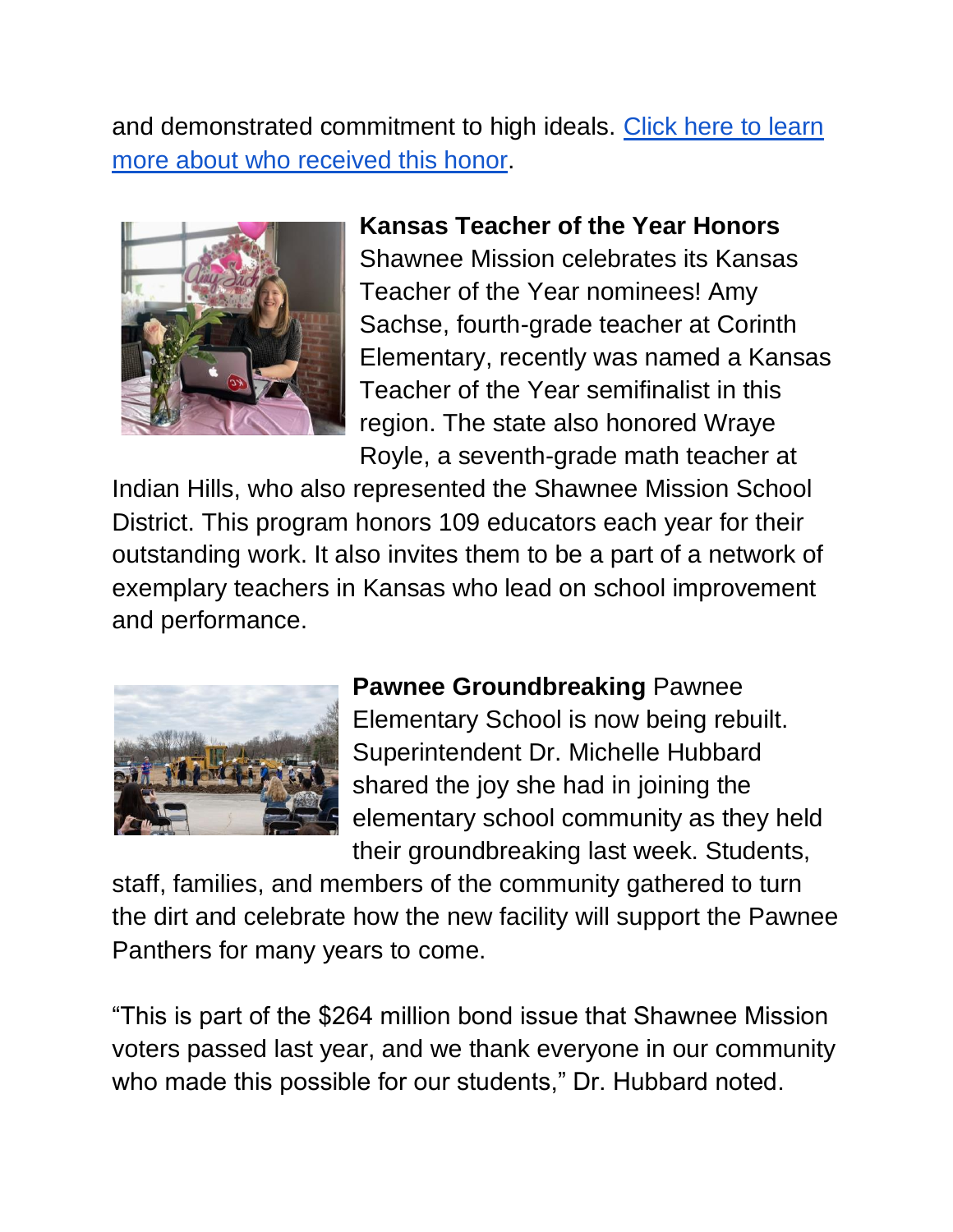

**R&D Forum** Starting next week, the SMSD community is invited to join the 60<sup>th</sup> annual Research and Development Forum. A series of open houses will be held for the entire community to attend starting on April

18 at the Center for Academic Achievement. Attendees will get to see student artwork as well as science and career and technical education projects. [Click here for a full schedule.](https://www.smsd.org/academics/rd-forum) Shawnee Mission also invites everyone to watch The Next Great Idea pitch competition, which will be held on April 30. The link to the livestream will be shared on the district website. "Thank you to all students and staff who are putting this event together," Dr. Hubbard expressed. "I know our community enjoys seeing all of the work you have done. We also thank the Regnier Family who has supported the R&D Forum for all 60 years it has been in the Shawnee Mission School District!"



**Third Quarter Art Show** The Shawnee Mission School District is highlighting student artwork from the third quarter in the district's newest digital art show. This features artwork created by students in Pre-

K through  $12<sup>th</sup>$  grades from across the district. "Thank you to all of the students, their art teachers, and Megan Ellis, visual arts coordinator of curriculum and instruction, for sharing this artwork with the community," Dr. Hubbard added.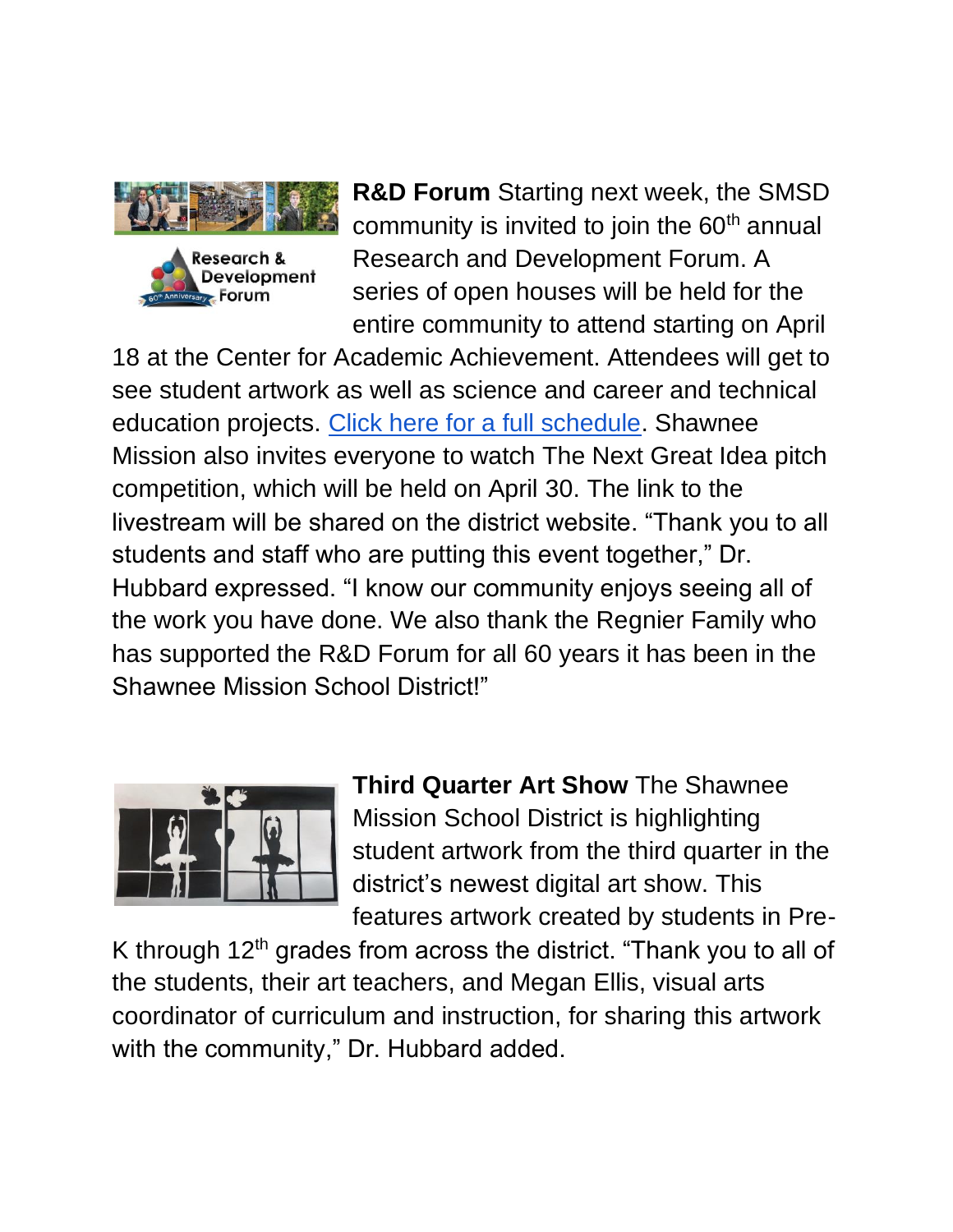## [Click here to view the art show.](https://youtu.be/HzIjSGBe8gA)



**Read Across SMSD** We continue to Read Across SMSD! This initiative, hosted in partnership with NEA Shawnee Mission, continues to promote reading in SMSD schools and honors the district belief that a

community's strength is derived from its diversity.

Dr. Hubbard highlighted some of the most recent themes.

In February, Dr. Jarius Jones, director of classified human resources, and students at Rising Star helped SMSD Explore Families and History – and showed us how to dance the Electric Slide. [Click here to see a video.](https://youtu.be/hBObpICuIeg)

In March, Dr. Leigh Anne Neal, chief of early learning and sustainability, joined Pre-Kindergarten students who reminded us of the many ways we can play with stories to help us all learn and grow. [Click here to see a video.](https://youtu.be/qqSXwXo_71U) 

This month, David A. Smith, chief communications officer, joined student poets at West who shared some of their original works. April is National Poetry Month and they are helping the community focus on how poems can help "Nurture a Sense of Belonging."

[Click here to see a video.](https://youtu.be/OLvKtQsAnDw) 

**Challenge Awards**